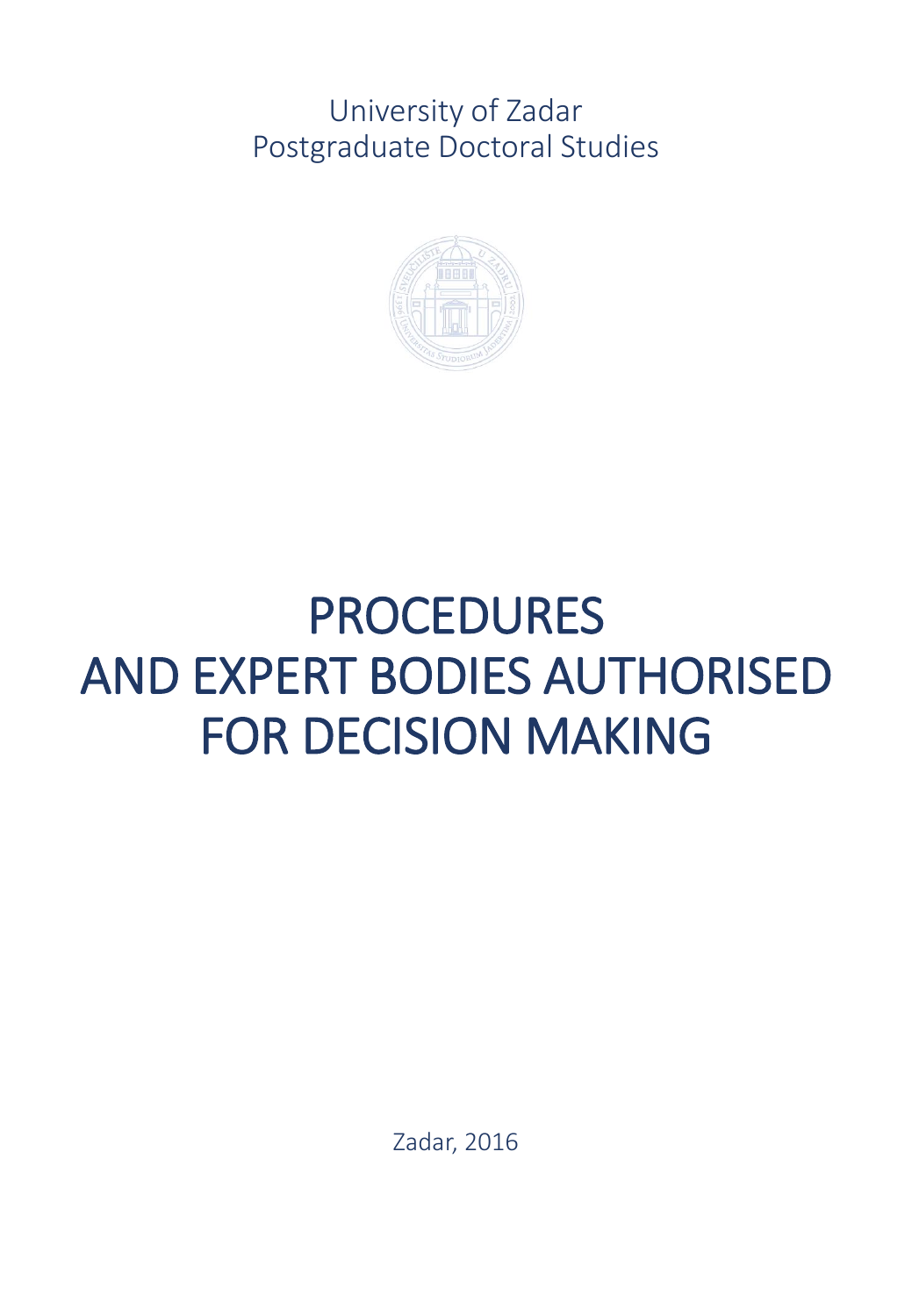## **POSTGRADUATE DOCTORAL STUDIES**

#### **I. MATTERS DECIDED BY THE SENATE**

(it refers to the most common matters and procedures; for other possible matters see *Regulations on the Postgraduate Studies and Regulations on the Procedure of Launching, Approval, Monitoring and Evaluation of the Study Programmes*)

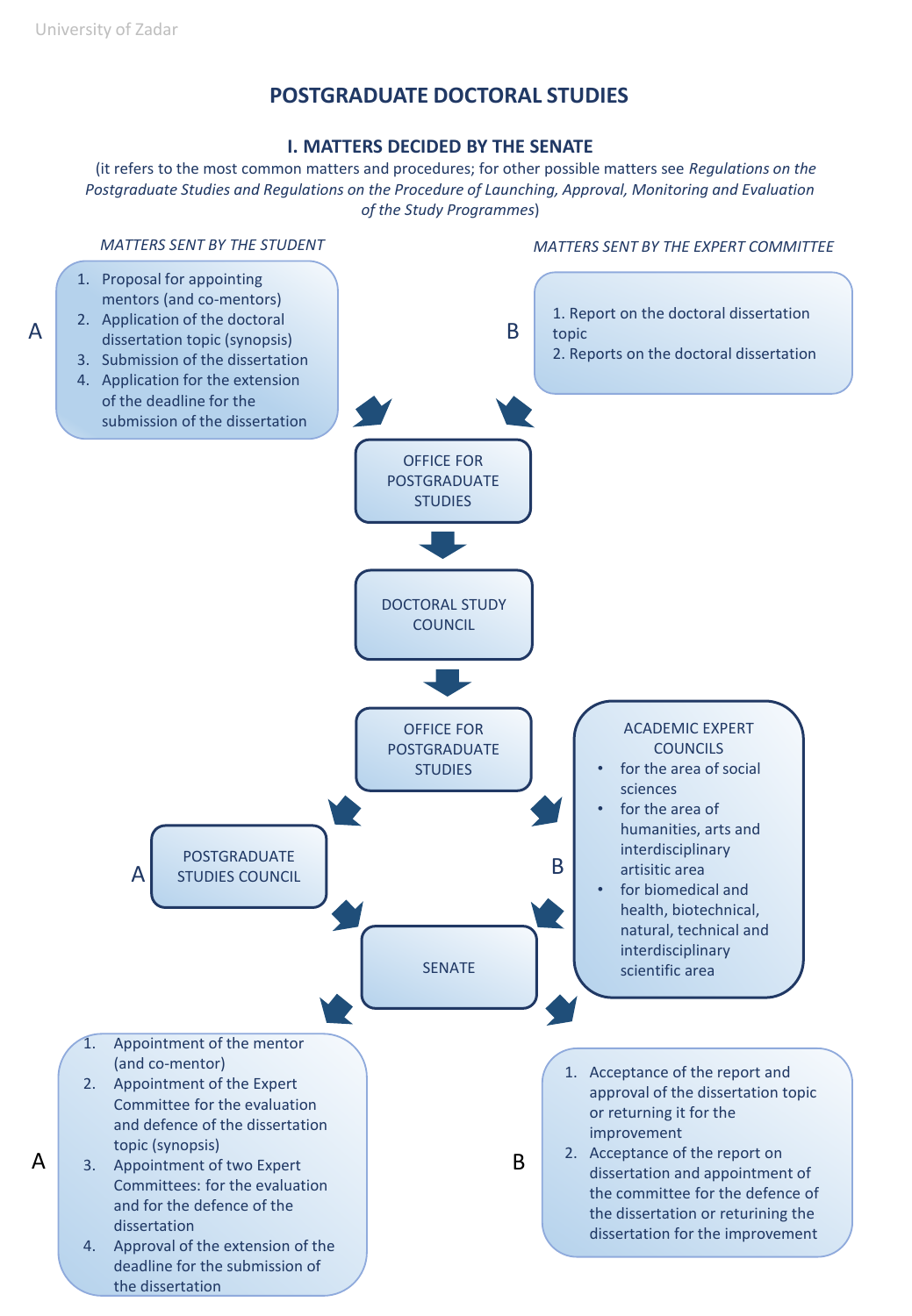## **POSTGRADUATE DOCTORAL STUDIES**

#### **II. MATTERS DECIDED BY THE POSTGRADUATE STUDIES COUNCIL**

(it refers to the most common matters and procedures; for other possible matters see *Regulations on the Postgraduate Studies and Regulations on the Procedure of Launching, Approval, Monitoring and Evaluation of the Study Programmes*)

*MATTERS SENT BY THE APPLICANT FOR THE ENROLMENT OR STUDENT*